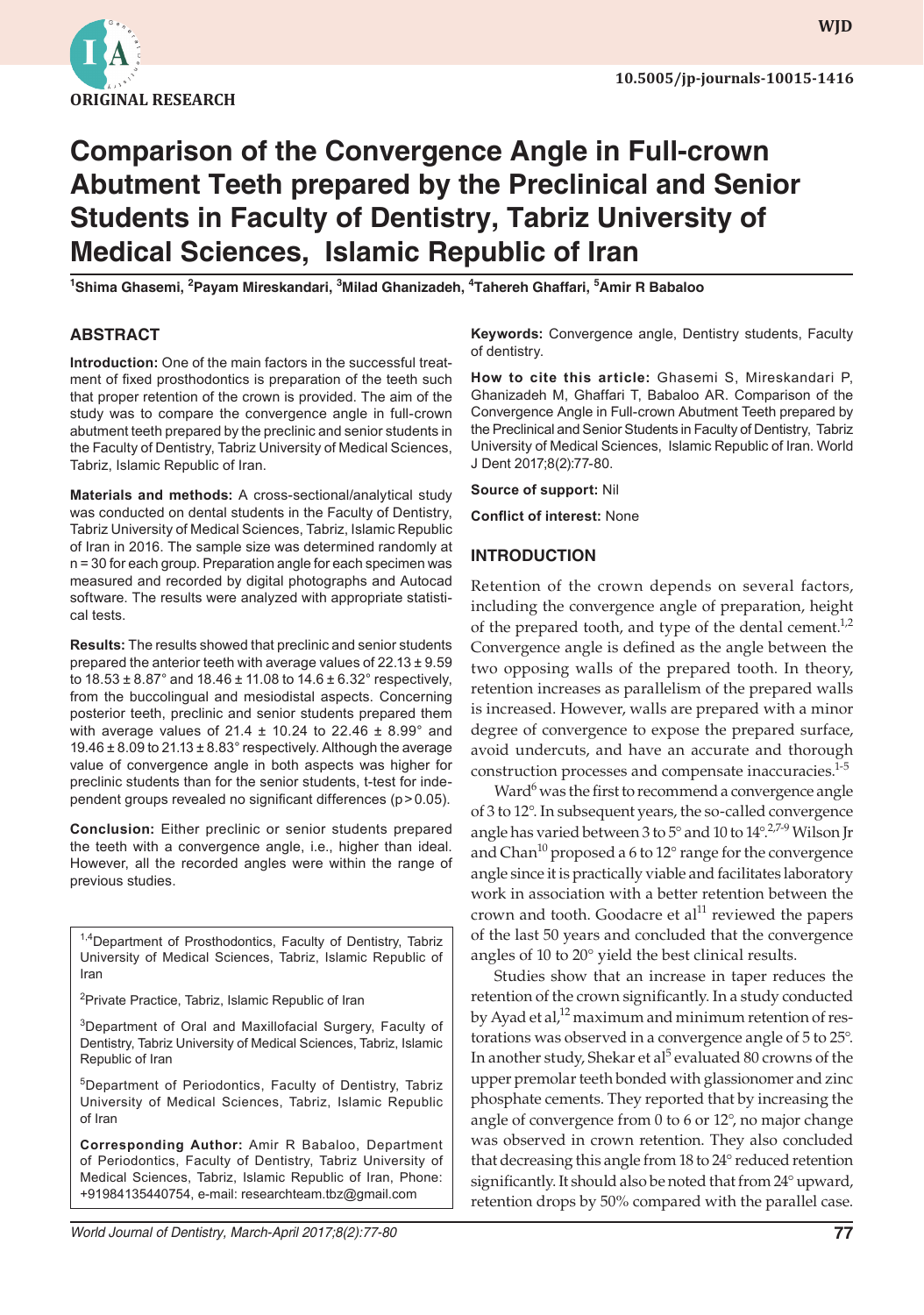In a research carried out by Ghafoor et al<sup>1</sup> on 75 teeth, convergence angle was considerably higher than the recommended value. The average value of 27° was reported in this study. Furthermore, the convergence angle in the posterior teeth was higher than that in the interior teeth.

Given the primary role of convergence angle in the retention of prostheses and its undeniable role in the longevity of prostheses, choosing a proper angle for it is one of utmost importance in tooth preparation for fabricating fixed prostheses in the clinic. If this principle is not met, serious emphasis should be placed on fundamental training to solve the problems involved. A preliminary research showed that this issue has not been dealt with in the Faculty of Dentistry, Tabriz University of Medical Sciences, Tabriz, Islamic Republic of Iran and the available studies are few and sometimes contradictory.

#### **MATERIALS AND METHODS**

A cross-sectional/analytical study was conducted on dental students in the Faculty of Dentistry, Tabriz University of Medical Sciences, Tabriz, Islamic Republic of Iran and general practitioners in Tabriz, Islamic Republic of Iran in 2016. The sample size was estimated at  $n = 30$ for each group, using Patel et al's<sup>2</sup> data at  $\alpha = 0.05$  and power = 80%. In this regard, 15 central incisors of the upper jaw and 15 molar teeth of the upper jaw were examined in each group.

In this study, 30 models consisting of 15 models with central incisors of the upper jaw and 15 models with first molars of the upper jaw were prepared by preclinic students and classified as group one. The same procedure was applied to the senior students and classified as group two. To match the preparation conditions between the groups, the models were fixed on the head phantom before the preparation started. A maximum of 30 minutes was given to each student.

To measure the convergence angle of the teeth with white background, digital photographs were taken perpendicular to the longitudinal axis of teeth from a distance of 20 cm (Canon EOS 450D, 12.2 MP; Canon Inc., Tokyo, Japan) with a 100 mm macrolens in RAW format under the same photography conditions with mesiodistal and faciolingual aspect considerations. Afterward, the convergence angle was measured and recorded separately for each specimen by two prosthodontists using AutocadAutodesk (Sony Corporation, Tokyo, Japan 2012).<sup>1-4</sup> To ensure the unanimity of observers, Kappa coefficient was used (Kappa coefficient = 98%). To perform statistical analyses, descriptive statistics (means and standard deviation) and t-test were used with Statistical Package for the Social Sciences version 21. Statistical significance was set at  $p < 0.05$ .

| <b>Table 1:</b> Convergence angles of preparation in the |  |
|----------------------------------------------------------|--|
| two study groups                                         |  |

| Group               | Mean ± Standard deviation |
|---------------------|---------------------------|
| Anterior teeth      |                           |
| <b>Buccolingual</b> |                           |
| Preclinic           | $22.1333 \pm 9.59067$     |
| Senior              | 18 4667 + 11 08968        |
| Mesiodistal         |                           |
| <b>Preclinic</b>    | 18.5333 + 8.87103         |
| Senior              | 14.6000 + 6.32230         |
| Posterior teeth     |                           |
| <b>Buccolingual</b> |                           |
| Preclinic           | $21.4000 \pm 10.24556$    |
| Senior              | $19.4667 \pm 8.09644$     |
| Mesiodistal         |                           |
| Preclinic           | $22.4667 \pm 8.99894$     |
| Senior              | $21.1333 \pm 8.83877$     |

#### **RESULTS**

Table 1 presents the mean convergence angles in posterior and anterior teeth separately.

The results showed that preclinic and senior students prepared the anterior teeth with mean values of 22.13  $\pm$  9.59 to 18.53  $\pm$  8.87 $^{\circ}$  and 18.46  $\pm$  11.08 to 14.6  $\pm$  6.32 $^{\circ}$ from buccolingual and mesiodistal aspects respectively. Concerning posterior teeth, preclinic and senior students prepared them with mean  $21.4 \pm 10.24$  to  $22.46 \pm 8.99^{\circ}$  and 19.46  $\pm$  8.09 to 21.13  $\pm$  8.83°. Despite the fact that the mean value of convergence angle in both aspects was higher for preclinic students than for senior students, t-test for independent groups revealed no significant differences between them  $(p>0.05)$ .

#### **DISCUSSION**

In theory, the retention increases as parallelism of the prepared walls increases. However, the walls are prepared with a minor degree of convergence to expose the prepared surface, avoid undercut, and bring about an accurate and thorough construction processes and compensate inaccuracies. $1-5$  Mack<sup>13</sup> estimated that a minimum of 12° is required to ensure that undercuts will be avoided.

Moreover, studies showed that in preparation angle of 2.5 to 6.5°, stress in the cement between the prepared tooth and the restoration is minimized. As the taper increases up to 15°, a slight increase in stress value is observed; continuing this trend up to 20° results in a highly concentrated stress.<sup>14,15</sup> Therefore, a little preparation angle in the abutment tooth is necessary, the ideal reported range being 3 to 5°.<sup>1,5,12,16</sup>

In numerous studies, preparation angle of 16° is practically viable in clinical terms and provides adequate retention for restorations (the angle can vary up to 10°

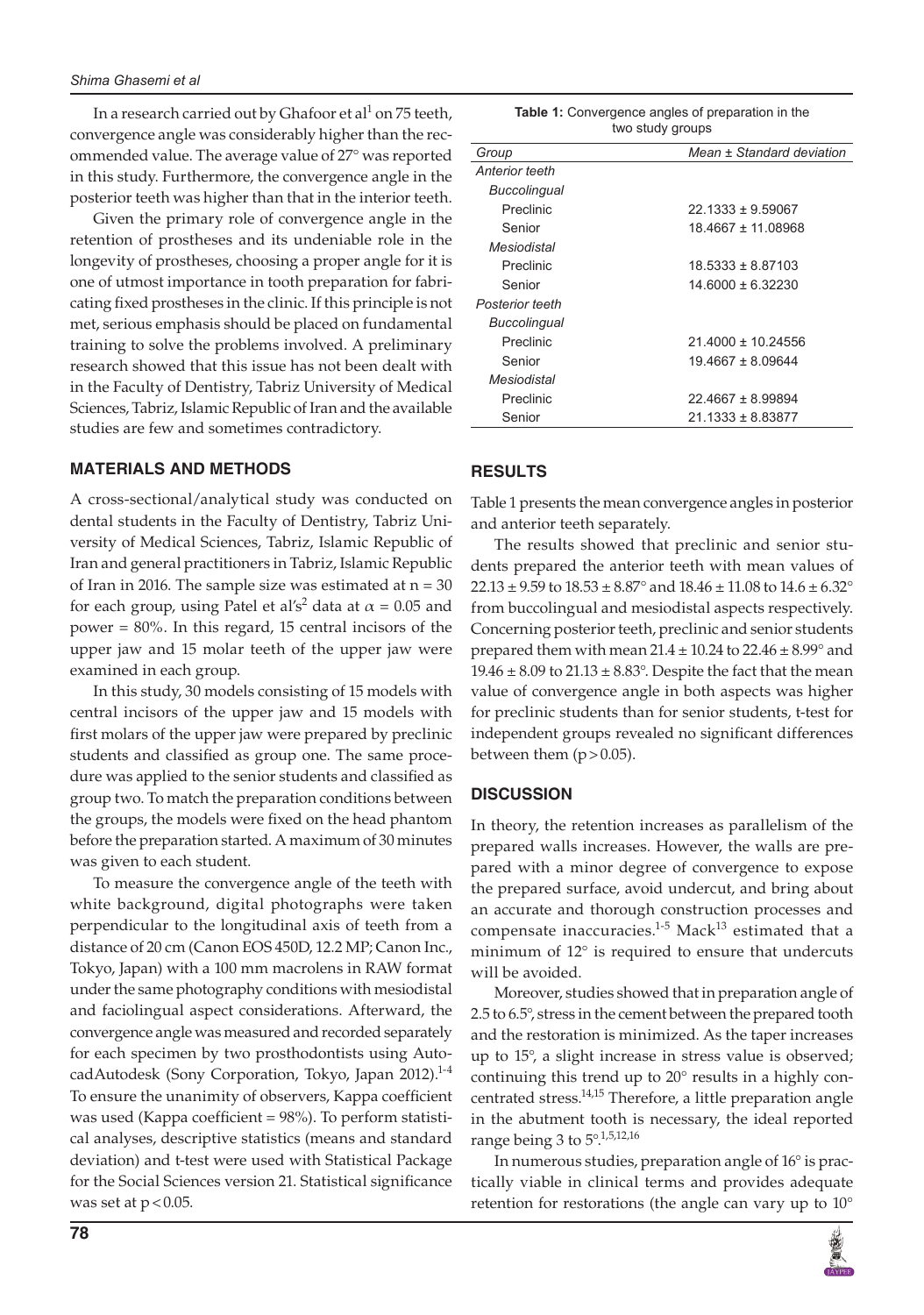in anterior teeth compared with the 22°, i.e., observed in molar teeth).<sup>17</sup>

In this study, the results showed that preclinic and senior students prepared the anterior teeth with average values of 22.13 to 18.53° and 18.46 to 14.6° respectively, from the buccolingual and mesiodistal aspects. Concerning posterior teeth, preclinic and senior students prepared them with average values of 21.4 to 22.46° and 19.46 to 21.13° respectively. Either preclinic or senior students prepared the teeth with a convergence angle, i.e., higher than ideal. However, all the recorded angles were within the range of the previous studies.

In a research carried out by Ghafoor et al<sup>1</sup> on 75 teeth, convergence angle was considerably higher than the recommended value. The average value of 27° was reported in this study.

In a study, Annerstedt et  $al^{18}$  examined the preparation angle of anterior, premolar, and molar teethand reported an average value of 21°.

Patel et al<sup>2</sup> asked 63 dental students to create convergence angles of 4 to 10°. Only eight students (12%) were able to do so. Regardless of any educational categorization, on average, the convergence angle was 19°.

Kent et al<sup>7</sup> reported a convergence angle of 12 to 20 $^{\circ}$ based on the work experience of dentists. In this study, experience had no effect on convergence angle.

In another study conducted by Makker et al, $8$  on 300 specimens, prosthodontists prepared the teeth with a slight difference from the ideal angle. In contrast, teeth prepared by general dental practitioners had a higher convergence angle.

Taking all the above-mentioned discussions into consideration, it seems that achieving an ideal convergence angle in central walls of the tooth is difficult. Nevertheless, it is compulsory in terms of undercut elimination and facilitation of restoration. Consequently, convergence angle should be made with the full knowledge about restoration retention effects. In cases where retention of the restoration is not ensured, slit, and/or resin cements should be considered to increase retention. Besides, tools are recommended that can help create a desired convergence angle. In this study, the preparations were made on models installed on head phantoms. However, it seems that unlike laboratory conditions, tooth preparation faces some difficulties associated with sight, etc. In a study conducted by Rafeek et al, $4$  tooth preparation angles in anterior teeth prepared by students under laboratory and clinical conditions were 26.7 to 14.9 and 31.6 to 16.8° from buccolingual and mesiodistal aspects respectively. Thus, comprehensive studies are required under clinical conditions. It should also be noted that despite the fact that convergence angle was slightly higher in teeth prepared by preclinic students it was not significant statistically.

Despite expectations, it can be concluded that there was no difference between convergence angles created by preclinic and senior students. However, it was not feasible to evaluate the efficacy of the training received during the university courses since comparisons were made in two different groups. Therefore, it is recommended that longitudinal assessments be carried out to examine the efficiency of trainings received.

# **CONCLUSION**

Both the preclinic and senior students prepared the teeth with a convergence angle higher than the ideal. However, all the recorded angles were within the ranges of previous studies.

## **REFERENCES**

- 1. Ghafoor R, Rahman M, Siddiqui AA. Comparison of convergence angle of prepared teeth for full veneer metal ceramic crowns. J Coll Physicians Surg Pak 2011 Jan;21(1):15-18.
- 2. Patel PB, Wildgoose DG, Winstanley RB. Comparison of convergence angles achieved in posterior teeth prepared for full veneer crowns. Eur J Prosthodont Restor Dent 2005 Sep;13(3):100-104.
- 3. Rafeek RN, Marchan SM, Seymour KG, Zou LF, Samarawickrama DY. Abutment taper of full cast crown preparations by dental students in the UWI School of Dentistry. Eur J Prosthodont Restor Dent 2006 Jun;14(2):63-66.
- 4. Rafeek RN, Smith WA, Seymour KG, Zou LF, Samarawickrama DY. Taper of full-veneer crown preparations by dental students at the University of the West Indies. J Prosthodont 2010 Oct;19(7):580-585.
- 5. Chandra Shekar S, Giridhar K, Suhas Rao K. An *in vitro* study to evaluate the retention of complete crowns prepared with five different tapers and luted with two different cements. J Indian Prosthodont Soc 2010 Jun;10(2):89-95.
- 6. Ward, M. The American textbook of operative dentistry. 6th ed. New York: Lea and Febiger; 1926. p. 381.
- 7. Kent WA, Shillingburg HT Jr, Duncanson MG Jr. Taper of clinical preparations for cast restorations. Quintessence Int 1988 May;19(5):339-345.
- 8. Makker R, Choukse V, Upadhyay M, Srivastava V, Kumar S, Upadhyay V. Assessment and comparison of convergence angle of tooth preparations for fullveneer crowns among practitioners with different levels of experience. Int J Prev Clin Dent Res 2014;1:7-10.
- 9. Zidan O, Ferguson GC. The retention of complete crowns prepared with three different tapers and luted with four different cements. J Prosthet Dent 2003 Jun;89(6):565-571.
- 10. Wilson AH Jr, Chan DC. The relationship between preparation convergence and retention of extracoronal retainers. J Prosthodont 1994 Jun;3(2):74-78.
- 11. Goodacre CJ, Campagni WV, Aquilino SA. Tooth preparations for complete crowns: an art form based on scientific principles. J Prosthet Dent 2001 Apr;85(4):363-376.
- 12. Ayad MF, Johnston WM, Rosenstiel SF. Influence of tooth preparation taper and cement type on recementation strength of complete metal crowns. J Prosthet Dent 2009 Dec;102(6):354-361.